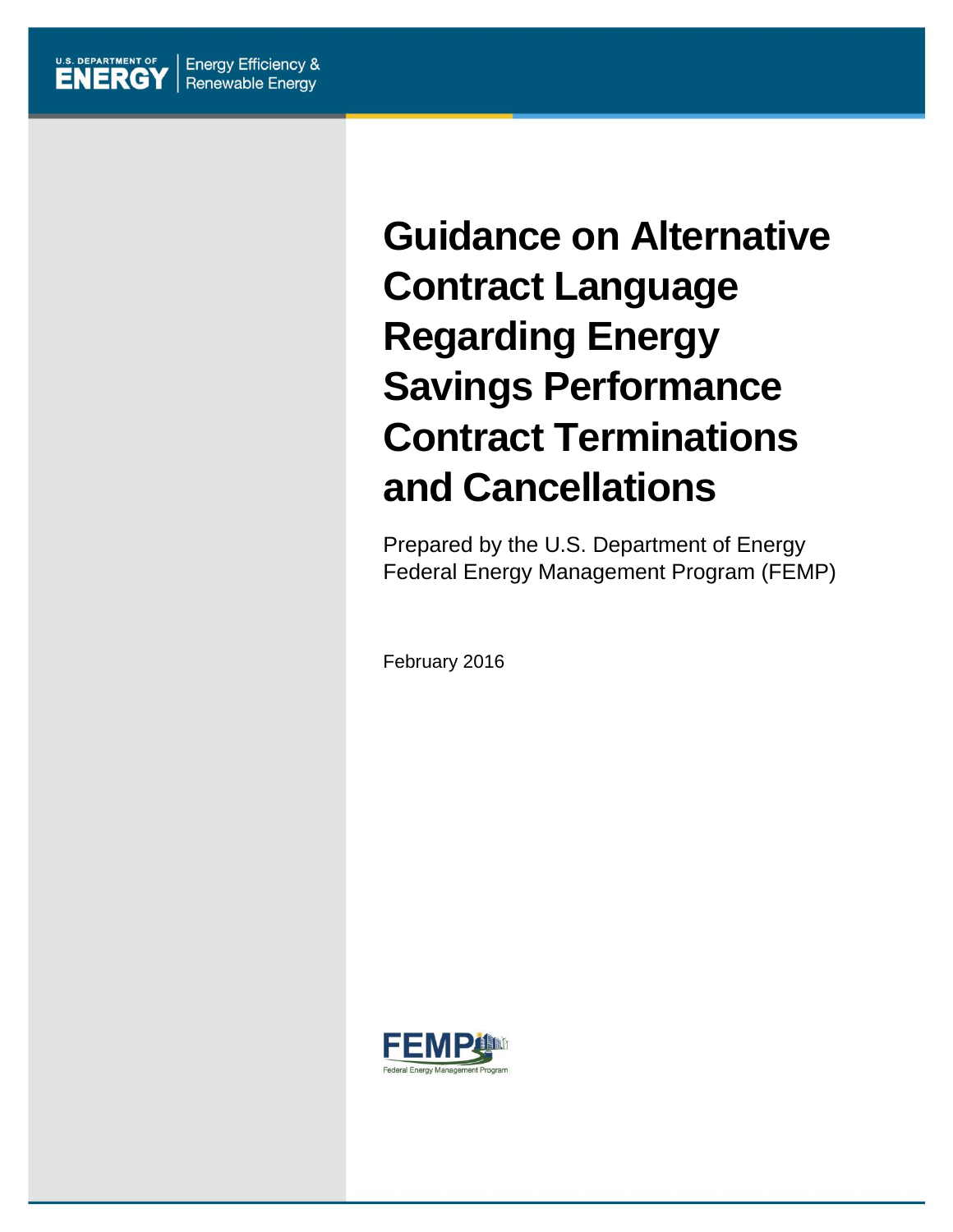## **Contacts**

For questions related to this guidance:

[FEMP@EE.DOE.gov](mailto:FEMP@EE.DOE.gov)

# **Abbreviations and Acronyms**

| <b>DOE</b>  | Department of Energy                       |
|-------------|--------------------------------------------|
| <b>ESPC</b> | <b>Energy Savings Performance Contract</b> |
| <b>ESCO</b> | <b>Energy Service Company</b>              |
| <b>FEMP</b> | <b>Federal Energy Management Program</b>   |
| <b>IDIQ</b> | Indefinite Delivery Indefinite Quantity    |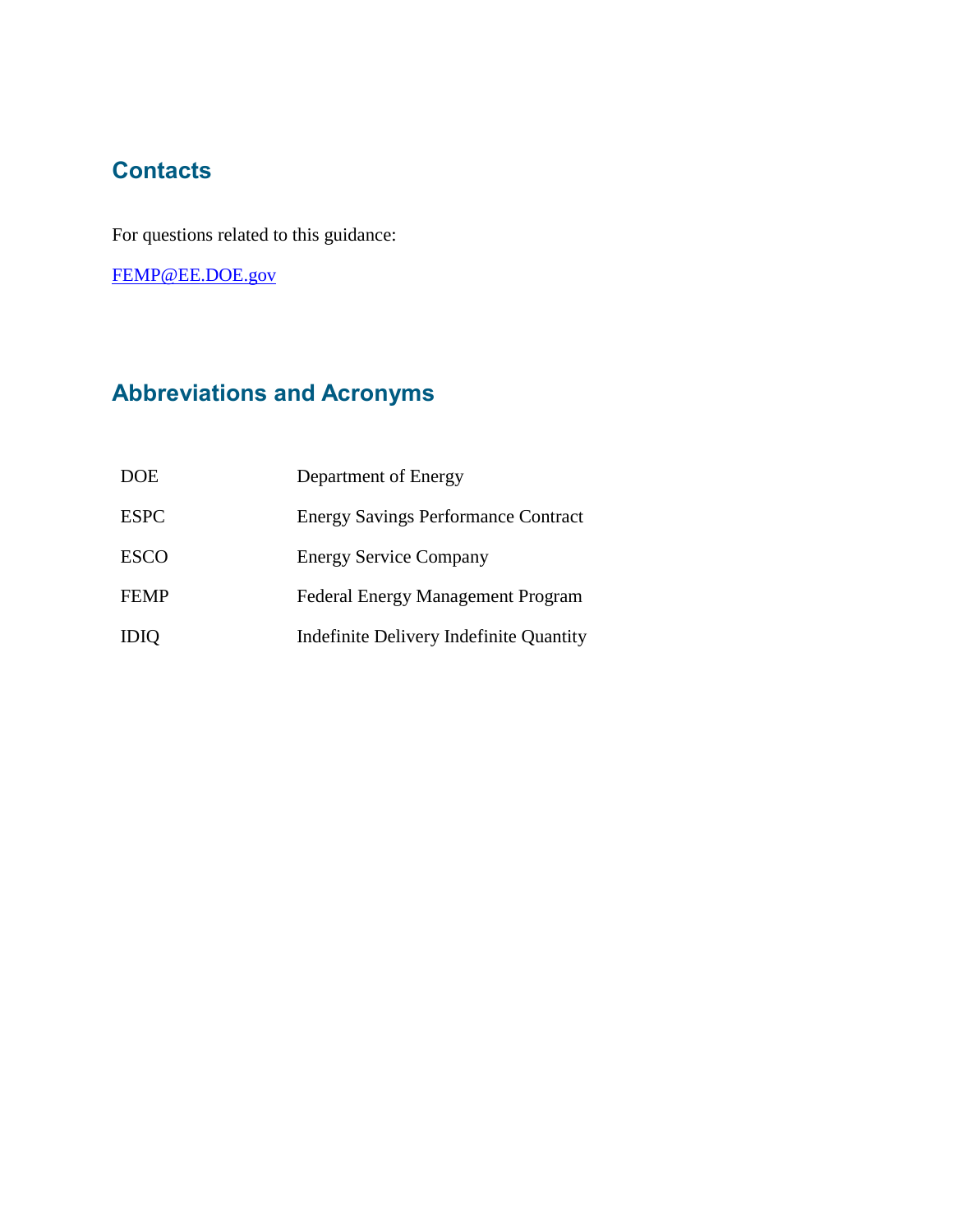## **1 Introduction**

### 1.1 Purpose

The U.S. Department of Energy (DOE) provides this guidance for Task Orders issued under the DOE Energy Savings Performance Contract (ESPC) indefinite delivery, indefinite quantity (IDIQ) contracts. This guidance relates to alternative Task Order language which could be used to identify, at the time of Task Order award, certain costs that would normally form the basis of a claim following a Cancellation or a claim following a Termination for Convenience after Full Project Acceptance of energy conservation measures and water conservation measures contemplated under a Task Order (post-Acceptance Termination for Convenience). DOE has determined that the alternative language is acceptable and conforms to the legal and contractual requirements for ESPCs.

Federal agencies have the ability to adopt the language provided by DOE contained herein for their Task Orders, or to consider other language acceptable for their agency's Task Orders.

### 1.2 Background

DOE has been approached by several federal agencies and Energy Services Contractors (ESCOs) that are a party to the DOE IDIQ contracts to provide guidance on the amount and type of costs to be paid by the U.S. Government in the event of a Termination for Convenience or Cancellation of an ESPC Task Order issued under the DOE IDIQ contracts. Although the current DOE IDIQ contracts address these issues through the provision of a cancellation schedule and contractual clauses providing for the review of expenses to be paid at the time of termination, the ESCOs requested further clarification on these issues.

On December 7, 2015, DOE issued and requested comment on draft language addressing ESPC payments associated with certain early contract Termination for Convenience or Cancellation events that federal agencies could consider as guidance for potential inclusion in Task Orders issued under the DOE IDIQ contracts. DOE considered the comments received in response to the draft language and developed the language provided in this guidance for potential inclusion by a federal agency in Task Orders issued under DOE IDIQ contracts.

The language provided in this guidance contemplates a presumption of allowability and reasonableness of certain costs that would normally form the basis of a claim following a Cancellation or a claim following a Termination for Convenience after Full Project Acceptance of energy conservation measures and water conservation measures contemplated under a Task Order. The sample language provides that the costs of remaining unamortized principal, accrued interest and a prepayment fee based on a percentage of the remaining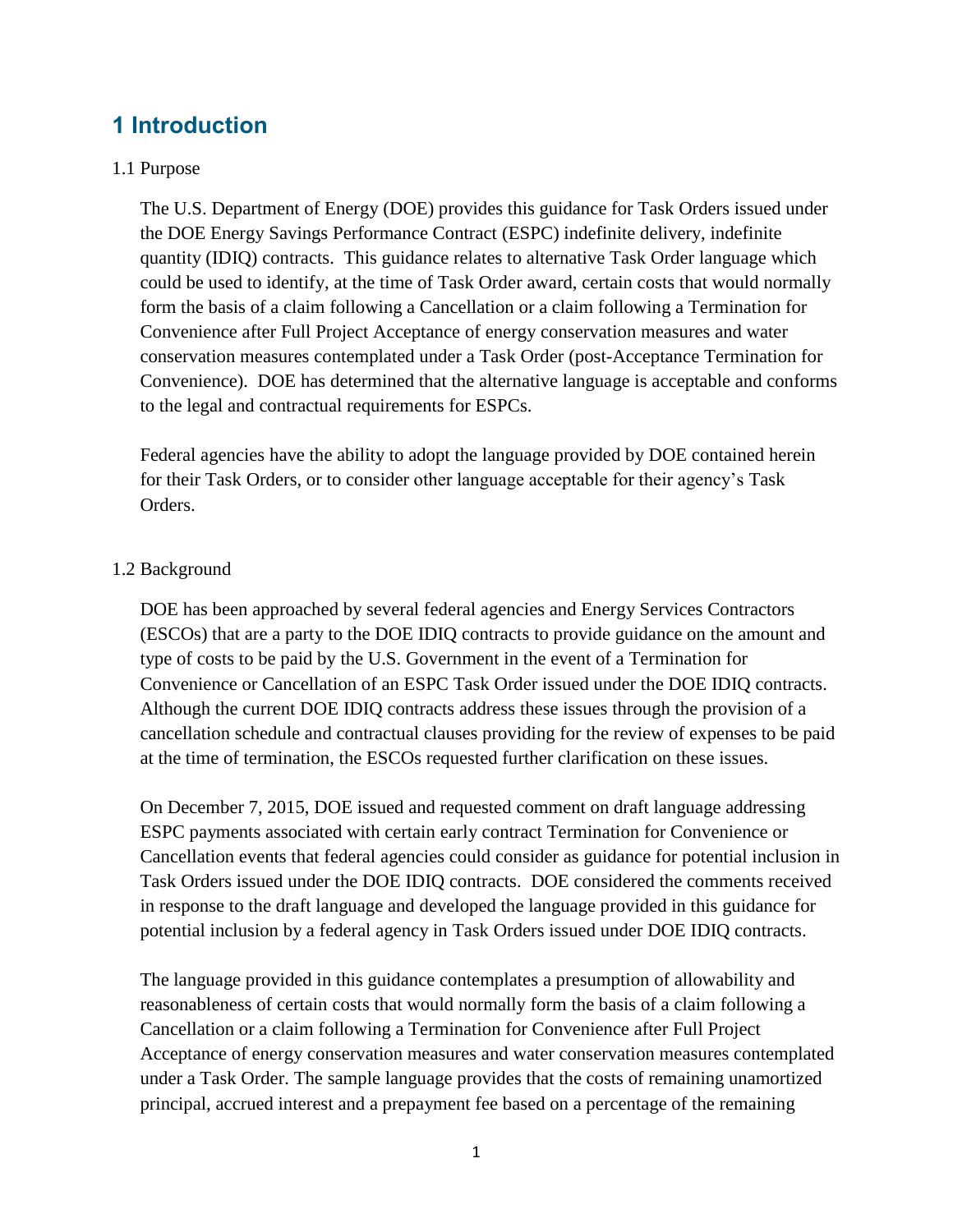principal are presumed to be reasonable and allowable in a Cancellation or post-Acceptance Termination for Convenience claim. These costs are to be detailed in a Task Order attachment, Schedule TO-5. The language further clarifies that accrued interest, while presumably allowable, is subject to verification by the Contracting Officer through the Cancellation and/or Termination claims process. The allowability of these costs is based on the guiding ESPC statute (42 U.S.C. § 8287) and the Cost Principles of FAR Part 31. The final determination of the reasonability or allowability of any of these costs is subject to review and verification by a Contracting Officer in accordance with the Cancellation and Termination for Convenience processes outlined in the FAR.

Despite discussing common costs, the sample language applies differently depending on whether it is applied to a Cancellation or a post-Acceptance Termination for Convenience. In the event of Cancellation, the language establishes a ceiling amount subject to the claim process outlined at FAR 52.217-2. In the event of a post-Acceptance Termination for Convenience, the language would identify elements of a claim which can be known and negotiated at the time of Task Order award, and are subject to the claim process outlined at FAR 52.249-2. This language does not limit the Contractor's claim under a post-Acceptance Termination for Convenience to the noted costs, but allows the government and Contractor to detail those costs known at the time of Task Order award and stipulates that a federal agency will negotiate with the Contractor other allowable expenses as part of a post-Acceptance Termination for Convenience Claim, and verify the TO-5 costs.

## **2 Cancellation and Post-Acceptance Termination for Convenience Alternative Language**

#### 2.1 Guidance

The following language is intended for a federal agency to consider as a possible modification to section J-5.1.6 and Task Order Schedule 5 (TO-5) of the DOE IDIQ.

#### **J-5.1.6 Schedule TO-5 - Cancellation Ceiling and Post-Acceptance**

**Termination Schedule -**Schedule TO-5 is a presentation of factors to identify some elements that form the basis of a Cancellation or a post-Acceptance Termination for Convenience claim which are presumed to be reasonable and allowable under this Task Order. Actual Cancellation or post-Acceptance Termination for Convenience charges will be negotiated per established FAR requirements depending on the contracting situation. In the event of Cancellation, TO-5 will establish a ceiling amount subject to the claim process outlined at FAR 52.217-2. In the event of a post-Acceptance Termination for Convenience, TO-5 establishes those elements of a claim which can be known and negotiated at the time of Task Order award, and are subject to the claim process outlined at FAR 52.249-2.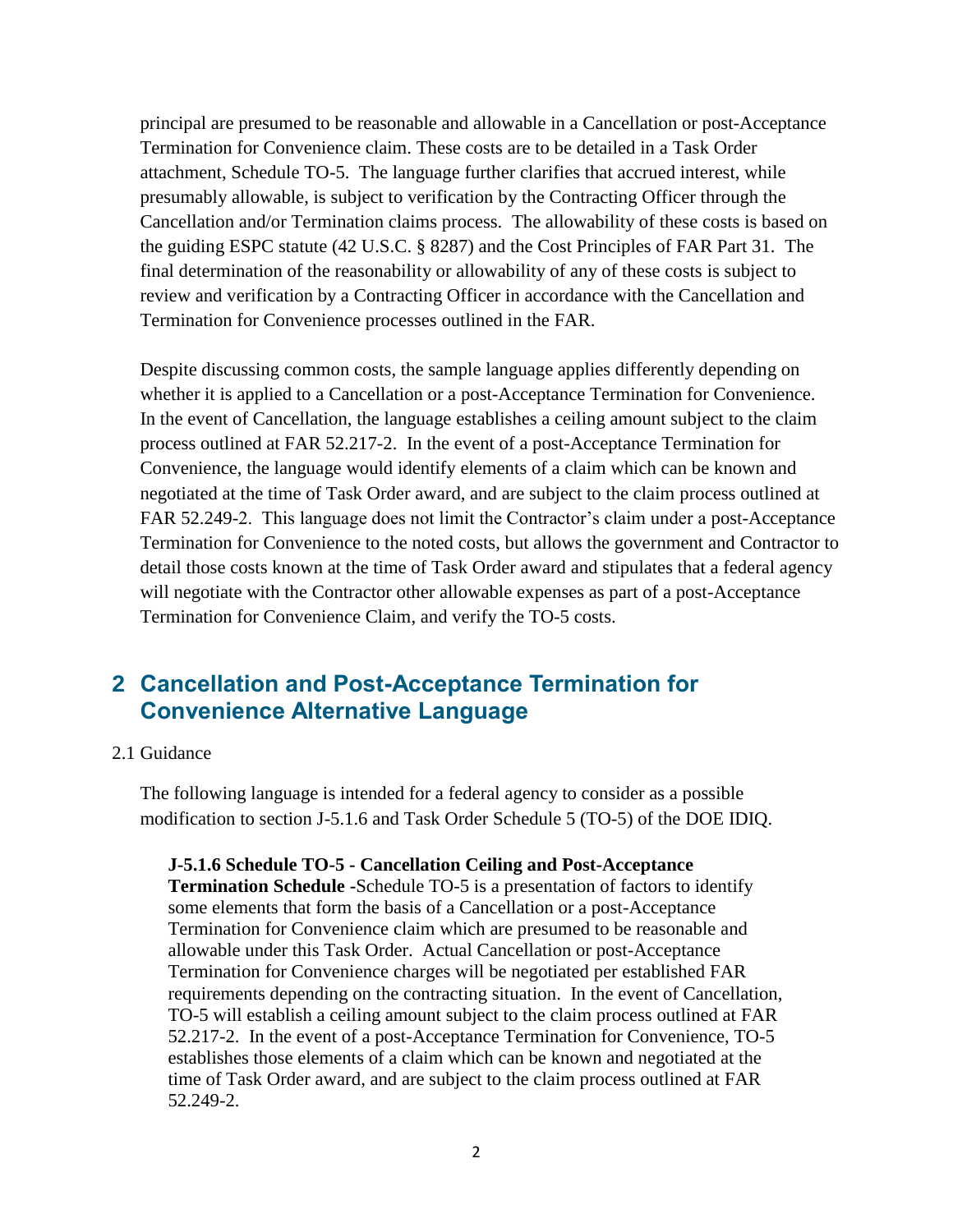The TO-5 Schedule includes amounts of remaining unamortized principal, accrued interest, and a prepayment fee of \_\_% of the remaining principal balance. In the event of either Cancellation or post-Acceptance Termination for Convenience, each element of cost must be demonstrated in accordance with the applicable FAR claim process. With the exception of the amount of accrued interest, the other amounts on Schedule TO-5 are presumed to be reasonable and allowable. Accrued interest is allowable as a Cancellation or Termination cost, however such amount is subject to verification through the Cancellation or post-Acceptance Termination claims process. The government agrees to negotiate with the Contractor regarding other allowable expenses incurred as part of a Cancellation or post-Acceptance Termination for Convenience claim in accordance with the applicable contract clause.

Pursuant to 42 U.S.C. § 8287(a)(2)(D), subject to the Contracting Officer's verification, the amounts in TO-5 may be accepted in advance of appropriated funds and shall be paid in accordance with FAR 52.217-2 or 52.249-2, as appropriate, and is subject to any rights of offset against the Contractor existing at the time of the post-Acceptance Termination for Convenience or Cancellation.

\* \* \* \* \* \* \*

## **SCHEDULE TO-5 CANCELLATION CEILING AND POST-ACCEPTANCE TERMINATION FOR CONVENIENCE SCHEDULE**

**IMPORTANT INFORMATION:** (1) Amounts for each time period specified below establish the maximum liability in the event of Cancellation for that time period, and includes the remaining unamortized principal on total amount financed for each time period specified, accrued interest, and a prepayment fee of \_\_% on unpaid principle. Actual total costs will be negotiated to account for any prepayments, changes in accrued interest due to loan modification, or other incurred expenses related to the Cancellation or post-Acceptance Termination for Convenience, in accordance with the applicable contract clause. (2) The Contractor may attach a monthly Financing Termination Liability Schedule, otherwise annual amounts shall be stated in the schedule but more specific information may be necessary in any Cancellation or post-Acceptance Termination for Convenience claim offered. (3) In the event of Task Order Cancellation or post-Acceptance Termination for Convenience, either FAR 52.217-2 or 52.249.2 will apply, as applicable, and will be subject to any rights of offset against the Contractor existing at the time of the post-Acceptance Termination for Convenience or Cancellation.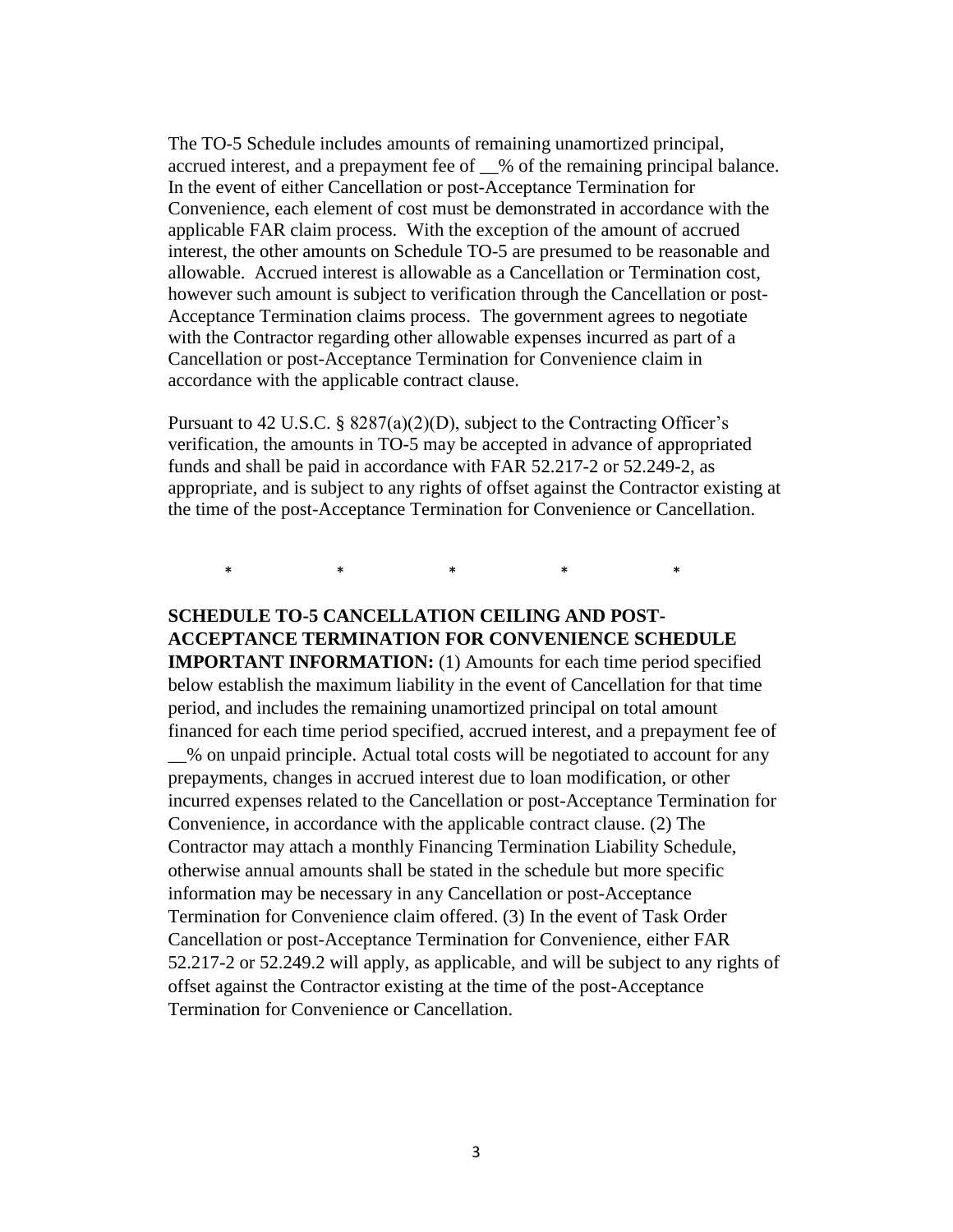# **3 References**

- 42 U.S.C. § 8287
- 48 C.F.R. 52.217-2 (Cancellation Under Multiyear Contracts)
- 48 C.F.R. 52.249.2 (Termination for Convenience of the Government (Fixed Price))